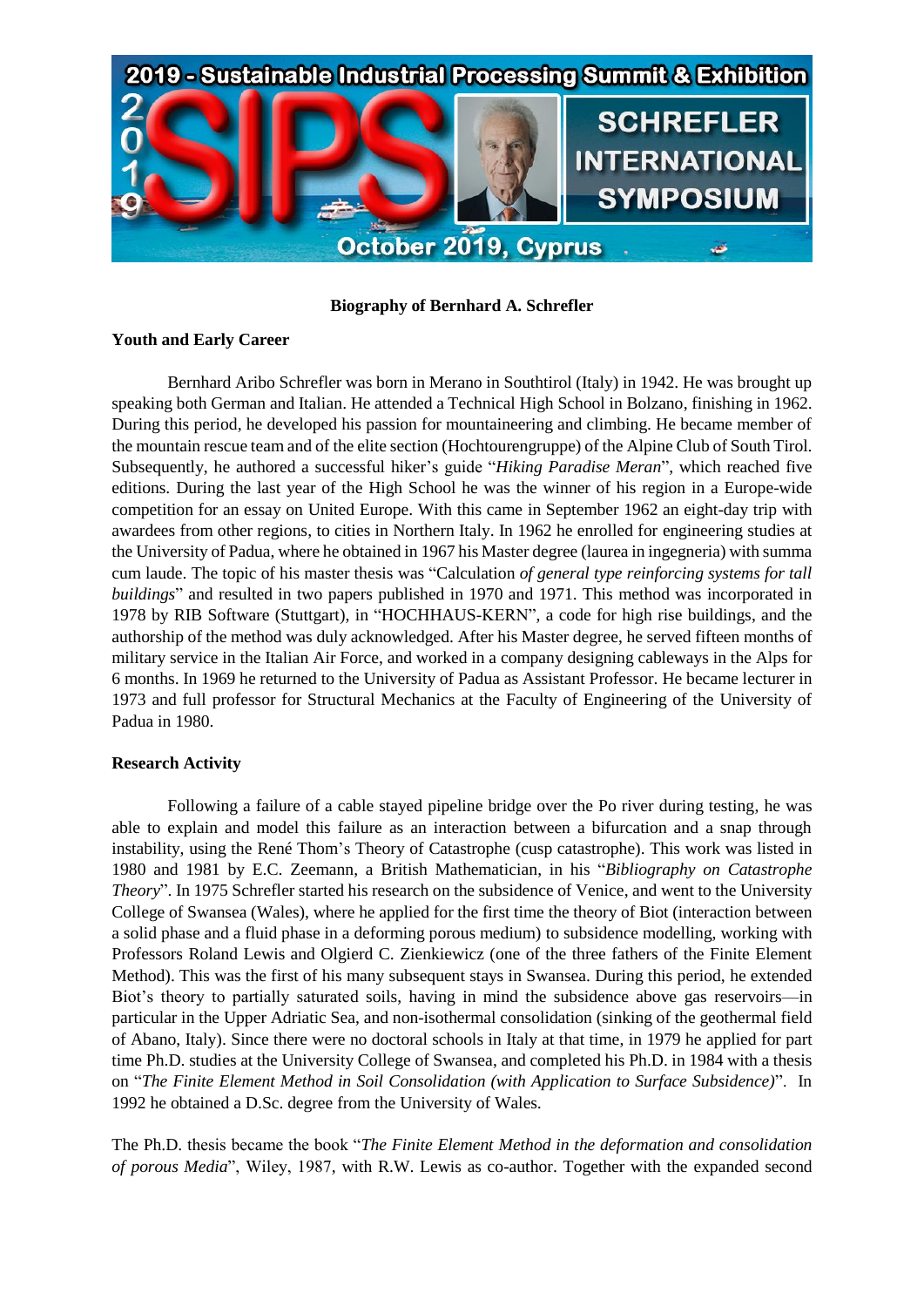edition of 1998, they are considered worldwide as state of the art works on these topics, and have received a total of 2238 citations according to Google Scholar. In 1999 he published with Professor Zienkiewicz, AHC. Chan, M. Pastor, and T. Shiomi, the book titled "*Computational Geomechanics with application to earthquake engineering* (858 cites). This book is now being translated to Chinese. Dr. Schrefler was the first to extend Biot's theory to two- and three phase flows, and to introduce in 1982 the generalized Bishop's stress, also called Lewis-Schrefler split, which is today's most used stress tensor in partially saturated soil mechanics.

He has also addressed non isothermal elastic plastic consolidation, infinite elements in isothermal and non-isothermal consolidation, large strain quasi-static and dynamic partially saturated soil behaviour, strain localization in fully and partially saturated soils, constitutive modelling for partially saturated soils, thermo-hydro-mechanical analysis of partially saturated porous media, carbonation of concrete, three-fluids model for concrete with applications to concrete under very high temperatures, concrete at early ages, Alkali-Aggregate reactions and non-isothermal leaching. The concrete model, which is probably the most advanced general model, has been incorporated into several general-purpose computer programs: the high temperature part of the three-fluids model is implemented in CAST3M (CEA), CESAR (LCPC), HITECOSP (ENEA) with a patent, SYMPHONIE (CSTB) and concrete at early ages and beyond is implemented in LUSAS (UK) and in CAST3M (code of the French Atomic Energy Commission). The code HITECOSP, together with a Fire Dynamics Simulator is currently used for the safety and passenger comfort analysis for the Brenner Base Tunnel between Austria and Italy, one of the longest railway tunnels (55 km) under construction in the Alps.

In 2003, Schrefler realized that crack tip advancement in hydraulic fracturing is not smooth, but stepwise with pressure oscillations. This fact was unknown in the mechanics community where analytical and numerical solutions featured smooth behaviour. Subsequently he was able to explain this behaviour by invoking self-organization of rupture.

In the 80's, Schrefler became involved in the design of a devise for studying Thermonuclear Controlled Fusion, called Reversed Field Pinch (RFX), still operating at the University of Padua. He designed coils, vacuum chamber, including the carbon tiles. He was then involved in the design of NET (Next European Torus), which was never built because it was superseded by ITER (International Thermonuclear Experimental Reactor) currently under construction in Cadarache, France and already half completed. In this instance he dealt with superconducting coils through a multiscale and multiphase model, which allowed very accurate predictions of the residual strains after cool-down.

In 2011 he started a new topic, tumor growth and drug delivery models to evaluate the efficacy of anticancer drugs, including those carried by nanoparticles. This model is based on three phase flows in a deforming porous extracellular matrix, and diffusion-advection equations for transported substances by the neo-vasculature and the interstitial fluid in the tumor microenvironment.

The model is now coupled with a bio-distribution model to be able to simulate a tumor growth in a full patient specific organ and include drug delivery. For this endeavour Schrefler spent yearly periods at the Houston Methodist Research Institute (HMRI), Houston, Texas, as Senior Affiliated Scientist and more recently at the Institute for Advanced Study (IAS) of the Technical University of Munich as Hans Fischer Senior Fellow.

In 2013, Schrefler retired from University of Padua and was then nominated Professor Emeritus. He continues research at IAS and HMRI.

## **Service to the Scientific Community and Commissions of Trust**

Dr. Schrefler has and still serves the scientific community extensively. Since 2001 he is Secretary General of the International Centre for Mechanical Sciences in Udine, Italy, the worldwide best known post-doc school for Mechanical Sciences. He is past chairman of the Italian Association of Computational Mechanics (GIMC, 1996-2000), past member of the Executive Council of the